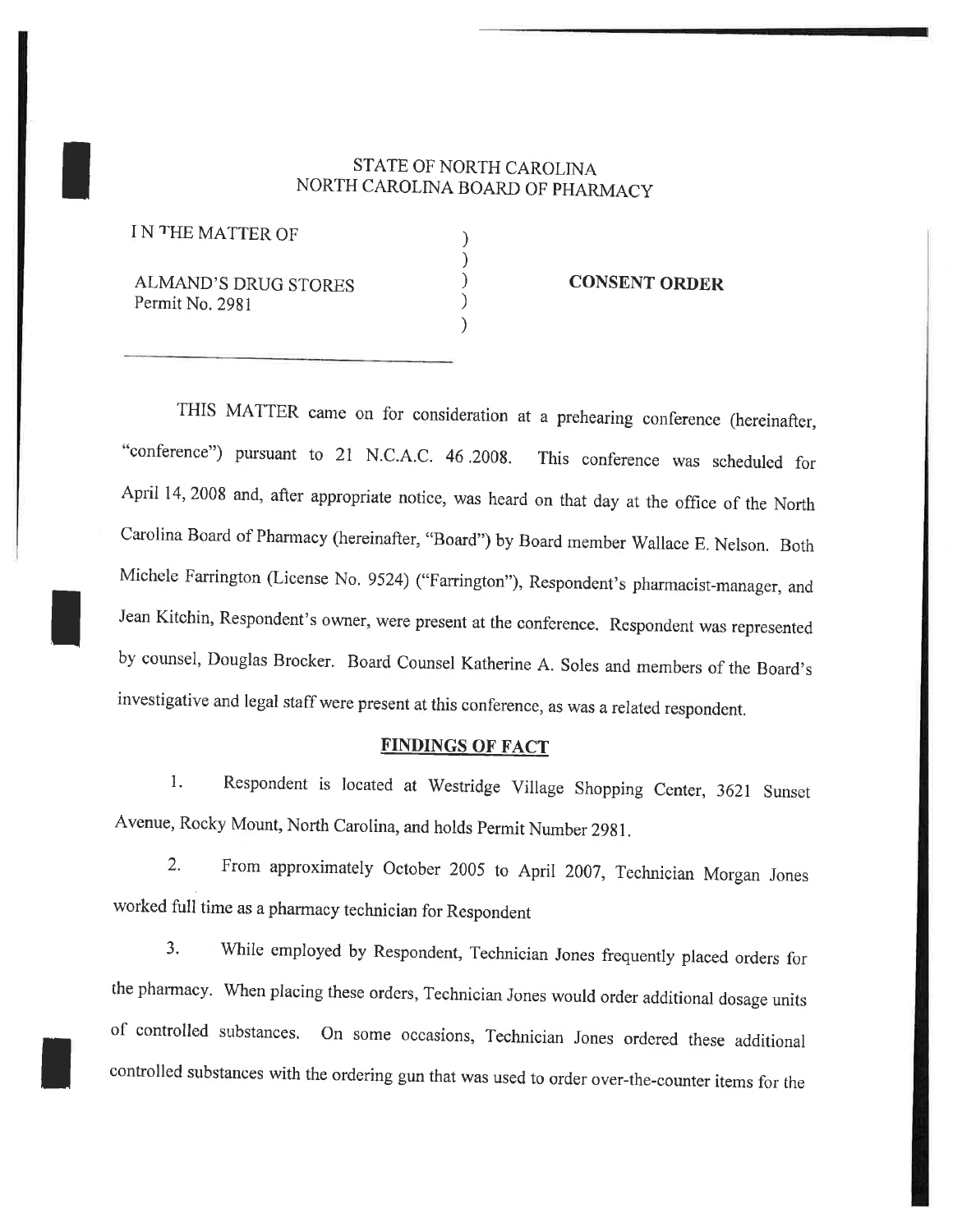front of the store. Technican Jones would then intercept the additional medication when it was received by Respondent, conceal the medication bottles in her purse, and remove them from the pharmacy. On other occasions, she would order the controlled substances with the pharmacy orders and would divert them from the pharmacy,

I

I

t

4. On April 3, 2007, Technician Jones was arrested for selling 2,000 dosage units of Alprazolam lmg. Jones admitted that she had diverted approximately 25,000 to 35,000 dosage units of Alprazolam lmg from Respondent over the course of a one (1) year period.

5. On April 3,2007, the Board's investigator conducted a preliminary audit of Respondent's controlled substances inventory, The audit revealed a 108,981 dosage unit shortage of Alprazolam lmg and 309 dosage unit shortage of Xanax XR 1 mg. A complete controlled substances inventory that was conducted on April 20, 2007 revealed additional shortages of other controlled substances,

6. On April 5,2007, Respondent submitted a Report of Theft of Loss of Controlled Substances (Form DEA 106) to the federal Drug Enforcement Administration reporting the loss of 108,981 dosage units of Alprazolam 1 mg due to employee pilferage.

7. The evidence supports a finding that Technician Jones diverted many more controlled substances, both in type and in amount, than the 25,000 to 35, 000 dosage units of Alprazolam I mg that she admitted to diverting.

8. On April 23,2007, Respondent submitted a Report of Theft of Loss of Controlled Substances (Form DEA 106) to the federal Drug Enforcement Administration reporting the loss of a nurnber of controlled substances from the pharmacy due to employee pilferage.

2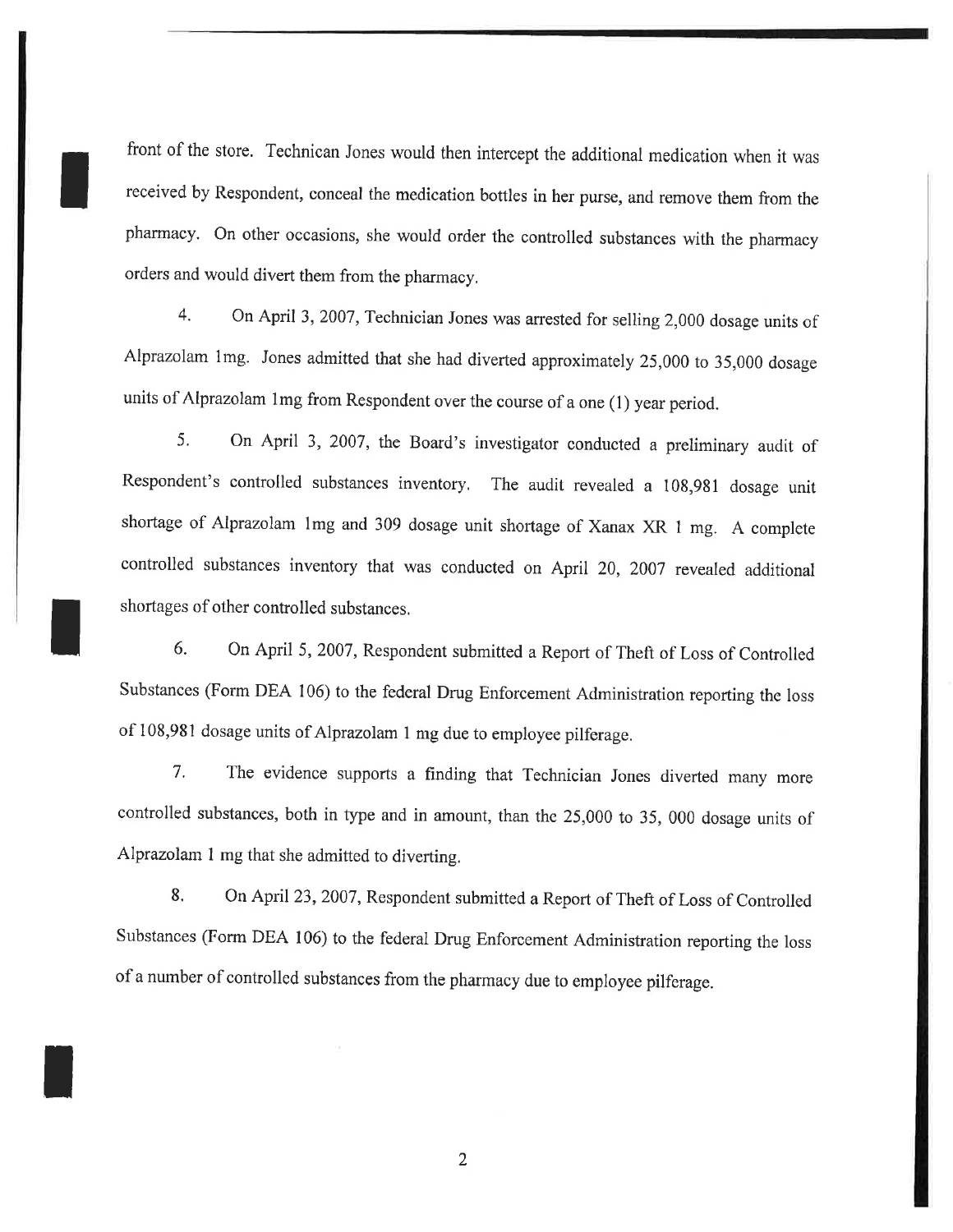9. Respondent admits that it failed to maintain an adequate system of record-keeping and control in order to prevent or detect the diversion or loss of medications, including controlled substances, and that it failed to adequately supervise its technicians.

I

I

I

10, Following the anest of Technician Jones, Respondent put the following security measures in place:

- (a) <sup>A</sup>locked cabinet was installed in the pharmacy to store all controlled substances and only a pharmacist has access to the cabinet;
- (b) Two people (one of whom must be a pharmacist) must "check in" all controlled substances when they are received and indicate that they have done so by signing the invoice for the controlled substances;
- (c) Respondent's supplier, Mutual Wholesale D\*g, will send Respondent <sup>a</sup> consolidated monthly report showing all of the controlled substances purchased by Respondent during that month;
- (d) Respondent installed an additional camera aimed directly at the controlled substances cabinet;
- (e) Respondent's pharmacists have sought education regarding street drug use and abuse;
- (Ð Pharmacy Manager Farrington has completed a CE on Controlled Drug Law;
- G) Ms. Kitchin has requested that the Area Health Education Center pharmacy Coordinator consider conducting a CE on the drug culture of the region;
- (h) Respondent consulted with Pharmaceutical Records, Inc., a pharmacy consulting firm, in order to prevent future theft;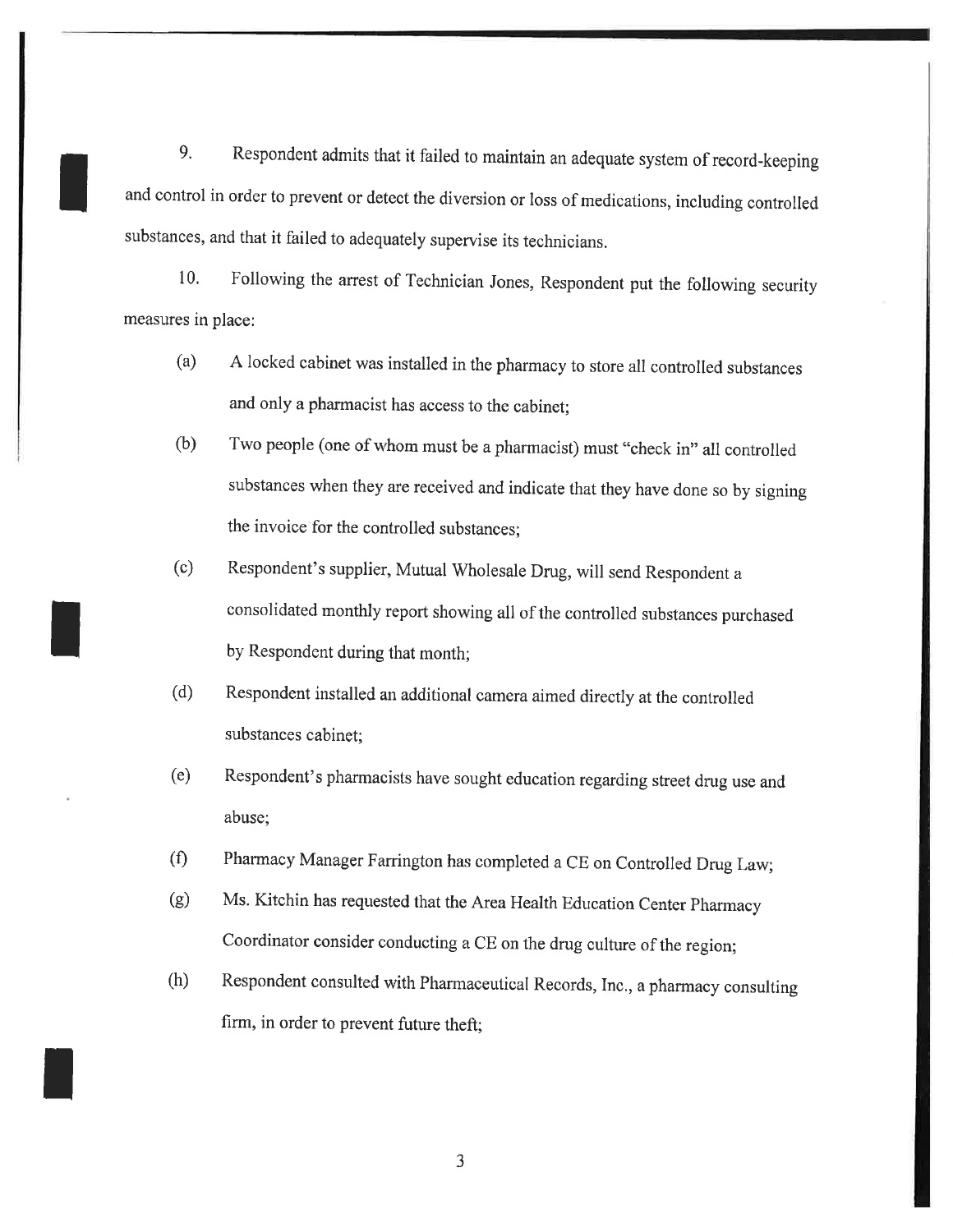(Ð Respondent will conduct random audits of controlled substances on a monthly basis; and

I

t

t

0) Respondent requires drug screenings and criminal background checks for all new employees.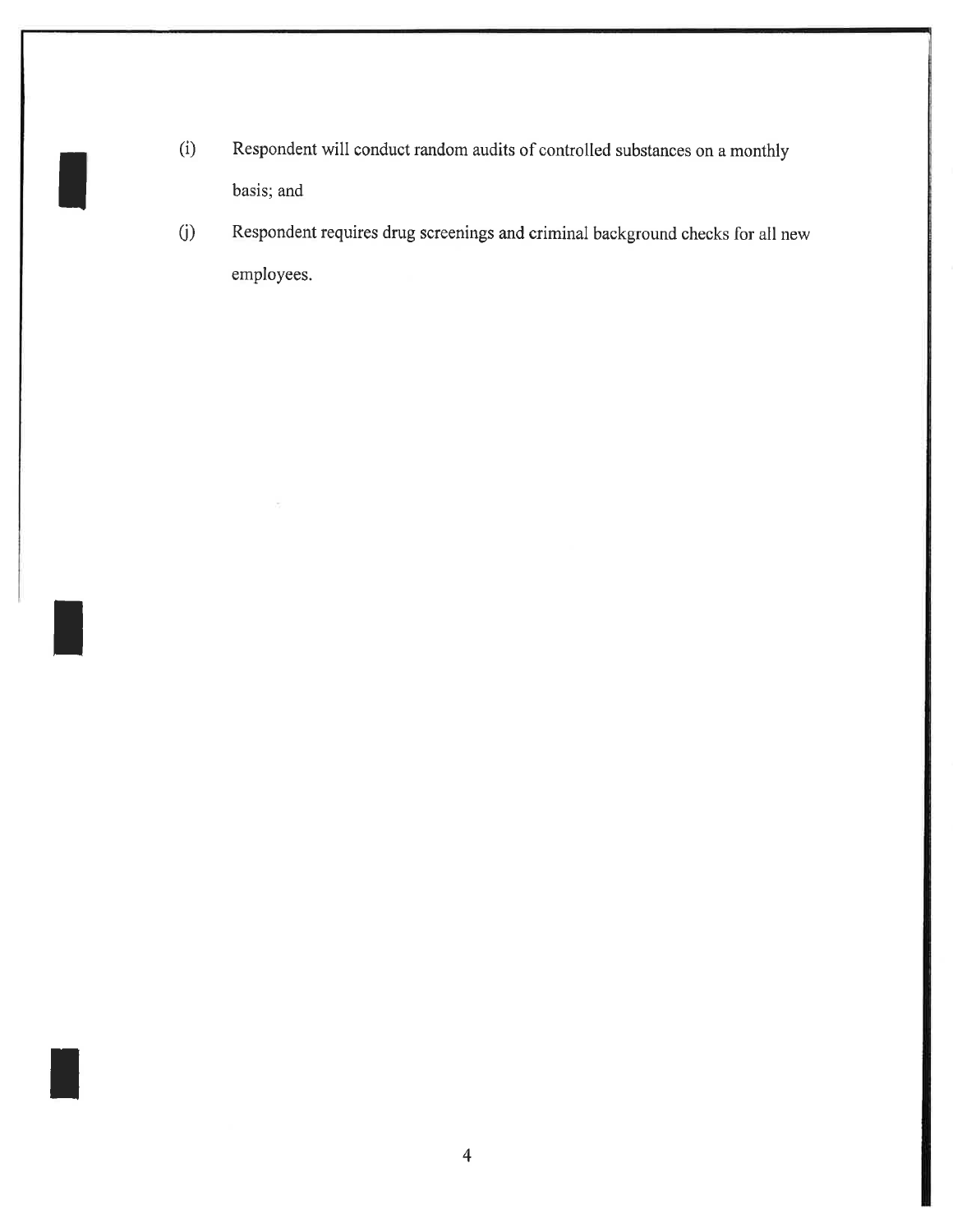## CONCLUSIONS OF LAW

Based on the above findings, the Board concludes as a matter of law:

t

t

I

1. Respondent violated N.C. Gen. Stat. §§ 90-85.38(b), 90-85.40(f), 90-104, 90-106, 90-108 and 106-134.1; and 2l N.C.A.C. 46 .1805,

2. Respondent admits that the conduct in this matter constitutes sufficient grounds for disciplinary action on its permit under N.C. Gen. Stat. § 90-85.38.

Based on the foregoing, and with the consent of the parties, IT IS THEREFORE ORDERED that:

1. Permit Number 2981 is hereby SUSPENDED for a period of five (5) days. This suspension is hereby STAYED for a period of two (2) years, provided that Respondent complies with the following conditions:

(a) Respondent shall provide documentation to the Board that it has submitted any necessary additional DEA 106 Forms to the Drug Enforcement Administration within thirty (30) days of the date of this Order;

(b) Respondent shall continue to maintain the changes to its monitoring and recordkeeping systems that it put in place following the arrest of Technician Jones;

(c) Respondent shall be subject to an unannounced inspection by the Board staff to confirm that Respondent continues to maintain the monitoring and record.-keeping systems discussed above;

(d) Respondent shall be subject to an unannounced controlled substances audit by the Board staff;

5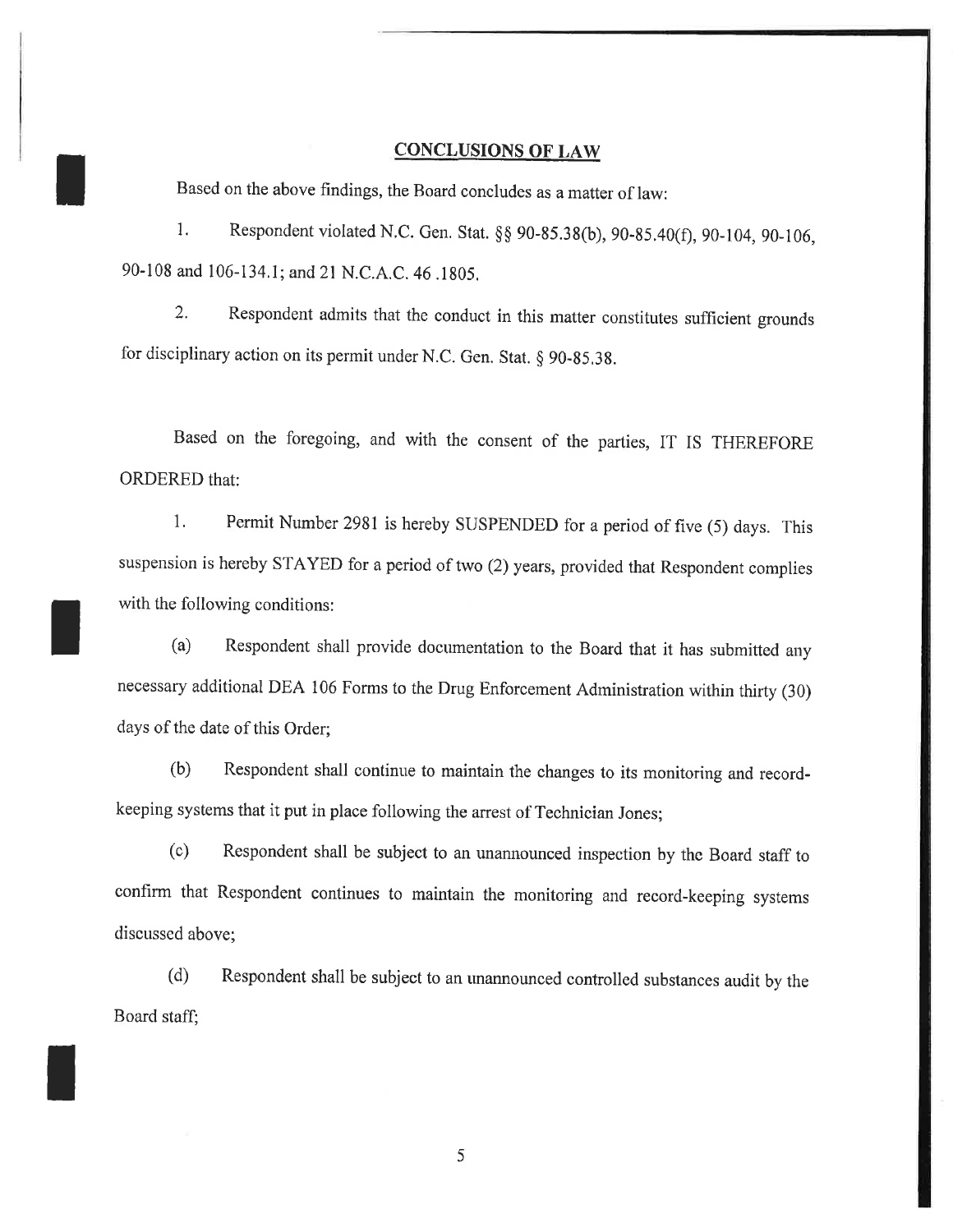(e) Respondent shall violate no laws goveming the practice of pharmacy or the distribution of drugs;

(Ð Respondent shall violate no rules and regulations of the Board; and

(g) Respondent shall cooperate with the Board, its attorneys, investigators and other representatives in any investigation and compliance with the provisions of this Consent Order.

If Respondent fails to comply with any terms or conditions of this Order, the period of stay described above shall be lifted and Respondent may be subject to additional disciplinary action by the Board.

This the  $12^{m}$  day of  $\frac{0}{\sqrt{m}}$  2008.

I

I

NORTH CAROLINA BOARD OF PHARMACY

 $7/4$ By: Jay W.C Executive Director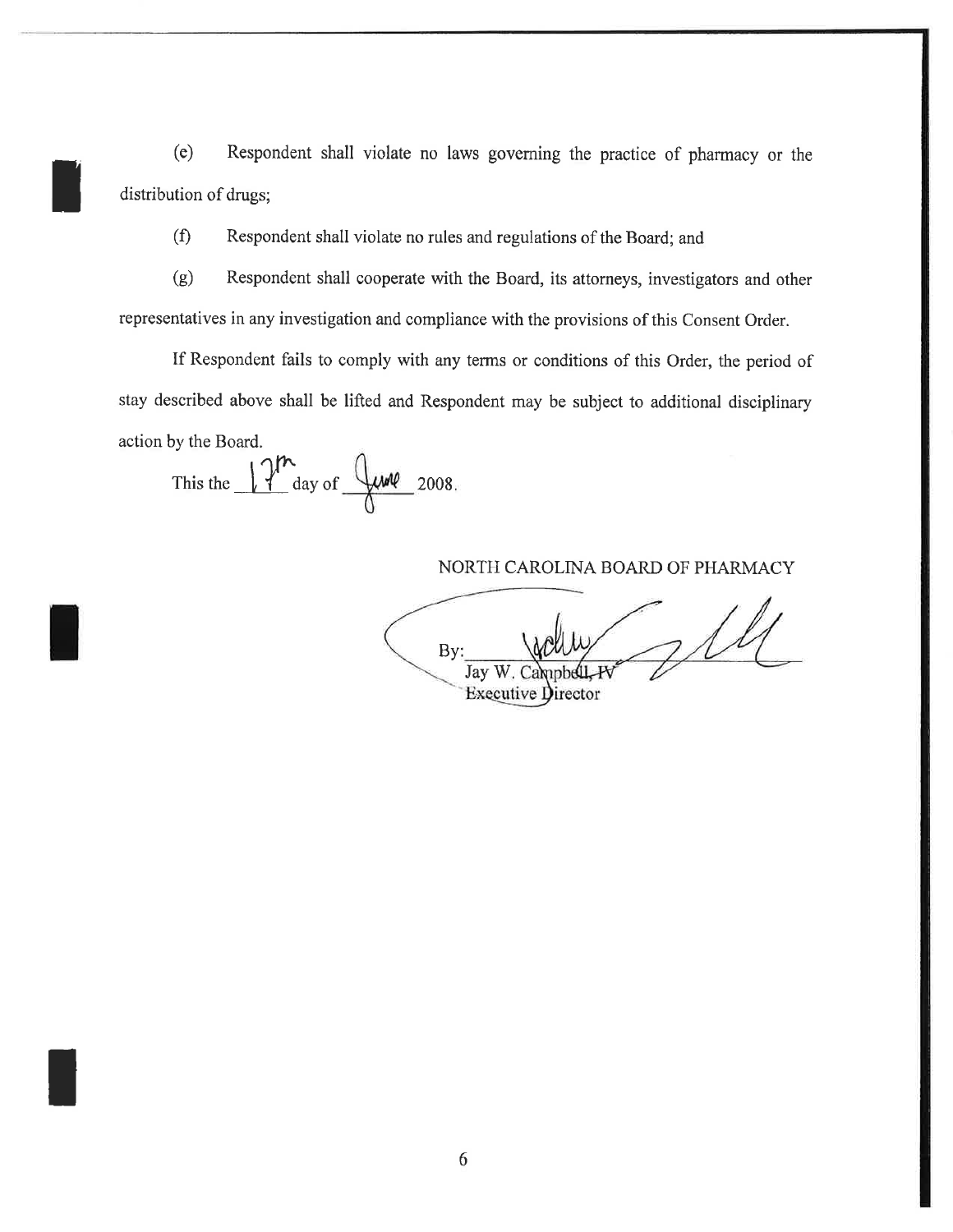Almand's Drug Stores, the holder of permit number 2981, has full knowledge that it has the right to a hearing, at which it would have the right to be represented at its expense by counsel, in this matter. The undersigned freely, knowingly and voluntarily waives such right by entering into this Consent Order.

The undersigned understands and agrees that by entering into this Consent Order, he or she certifies that he has read the foregoing Consent Order and that Almand's Drug Stores voluntarily consents to the terms and conditions set forth therein and relinquishes any right to judicial review of Board actions which may be taken concerning this matter.

The undersigned further understands that should Almand's Drug Stores violate the terms and conditions of this Consent Order, the Board may take additional disciplinary action.

The undersigned understands and agrees that this Consent Order will not become effective unless and until approved by the Board.

The undersigned understands that Almand's Drug Stores has the right to have counsel of its choice review and advise it with respect to its rights and this Consent Order, and represents that it enters this Consent Order after consultation with its counsel or after knowingly and voluntarily choosing not to consult with counsel.

The undersigned certifies that its agent executing this Consent Order is duly authorized to execute the Consent Order on behalf of Almand's Drug Stores and to bind the permit holder.

## ACCEPTED AND CONSENTED TO BY:

ALMAND'S DRUG STORES (Permit No. 2981)

 $878Y$   $25$  Date  $5 - 7 - 0.8$ de Kitchen Title:

STATE OF North Carolina

 $N$ *nsh* COUNTY

I, the undersigned Notary Public of the County and State aforesaid, do hereby certify that the following person personally appeared before me this day and acknowledged the due execution of the foregoing document: lean Kitchin

Date:  $5 - 7 - 2008$ 



Faure P Curlings Edgecomix C

My commission expires:  $N \sim 17.201$